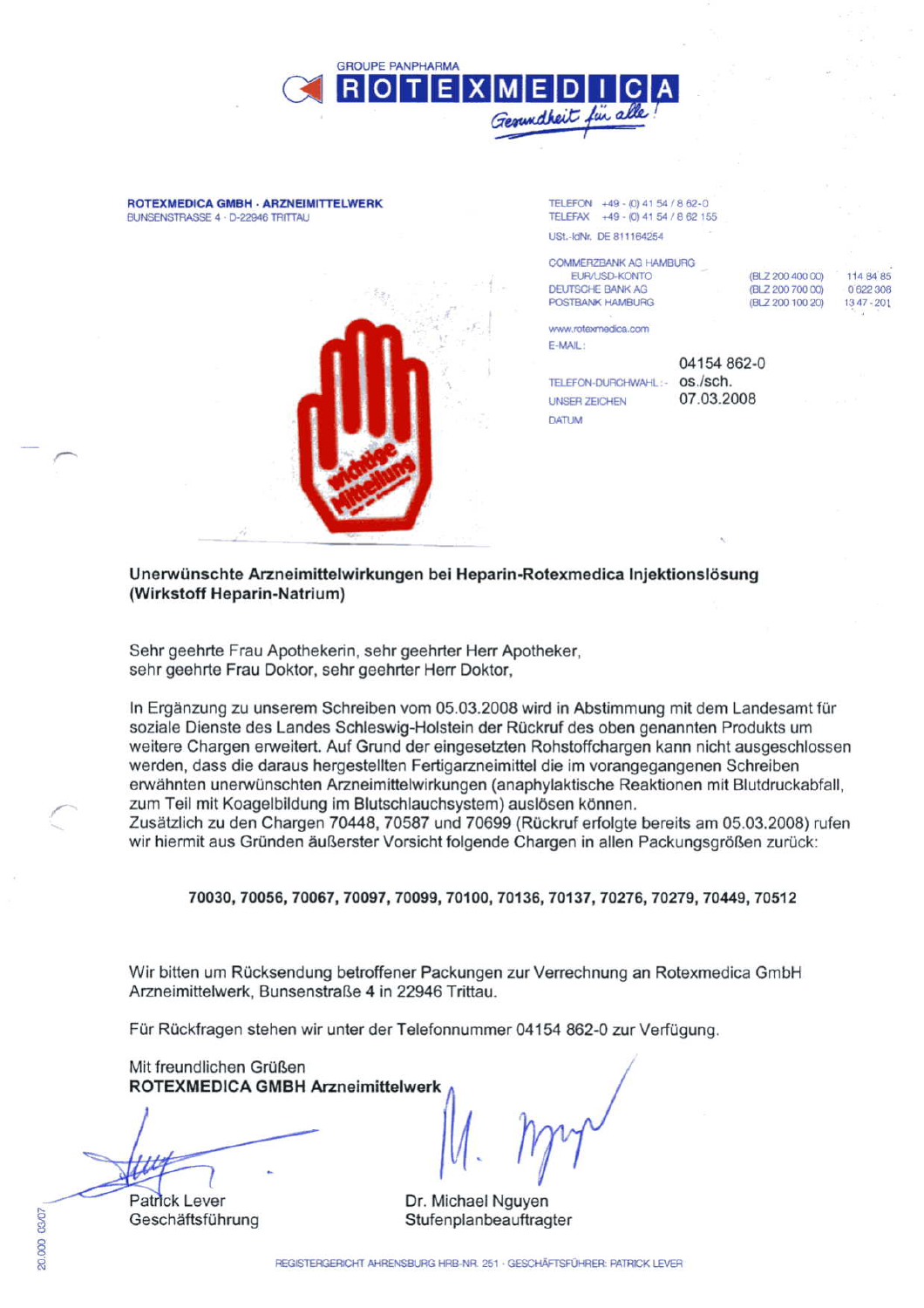## **DRINGEND - BITTE SOFORT AUSLIEFERN! IMPORTANT - DELIVER IMMEDIATELY**

| <b>Rapid Alert Notification of a Quality Defect / Recall</b>                                                                                                                                             |                                                                                                         |                                   |                |
|----------------------------------------------------------------------------------------------------------------------------------------------------------------------------------------------------------|---------------------------------------------------------------------------------------------------------|-----------------------------------|----------------|
| Meldende Stelle                                                                                                                                                                                          |                                                                                                         |                                   |                |
| Landesamt für soziale Dienste Schleswig-Holstein, Abt. Gesundheitsschutz<br>State Social Services Agency of Land Schleswig-Holstein, Department of Healthcare<br>Adolf-Westphal-Straße 4<br>D-24143 Kiel |                                                                                                         |                                   |                |
| 1. To / Empfänger:                                                                                                                                                                                       |                                                                                                         |                                   | <b>FAX</b>     |
| $\boxtimes$<br>Bundesinstitut für Arzneimittel und Medizinprodukte (BfArM)                                                                                                                               |                                                                                                         |                                   | 0228-207-3515  |
| Bundesamt für Verbraucherschutz und Lebensmittelsicherheit (BVL)                                                                                                                                         |                                                                                                         |                                   | 01888/412-2303 |
| Paul-Ehrlich-Institut - Bundesamt für Sera und Impfstoffe - (PEI)                                                                                                                                        |                                                                                                         |                                   | 06103/77-1234  |
| Landesgesundheitsbehörde (Ministerium für Soziales,<br>Oberste<br>$\times$<br>Gesundheit, Familie, Jugend und Senioren of Land Schleswig-<br>Holstein)                                                   |                                                                                                         |                                   | 0431/988-5416  |
| 2. Product Recall Class of Defect: I<br>(circle one)                                                                                                                                                     |                                                                                                         | 3. Counterfeit / Fraud (specify)* |                |
| 4. Product:<br>Heparin-Rotexmedica <sup>®</sup> solution for<br>injection                                                                                                                                | 5. Marketing Authorisation Number: *<br>For use in humans/animals (delete as required)<br>6391377.00.00 |                                   |                |
| 6. Brand/Trade Name:                                                                                                                                                                                     | 7. INN or Generic Name:                                                                                 |                                   |                |
| Heparin-Rotexmedica®                                                                                                                                                                                     | Heparin-Natrium                                                                                         |                                   |                |
| 8. Dosage Form:                                                                                                                                                                                          | 9. Strength:                                                                                            |                                   |                |
| solution for injection                                                                                                                                                                                   | 5.000 I.E./ml                                                                                           |                                   |                |
| 10. Batch/Lot Number:                                                                                                                                                                                    | 11. Expiry Date:                                                                                        |                                   |                |
| 70067, 70099, 70100, 70449, 70512                                                                                                                                                                        | 05/2010, 05/2011, 05/2011, 04/2012, 06/2012                                                             |                                   |                |
| 12. Pack size and Presentation:                                                                                                                                                                          | 13. Date Manufactured: *                                                                                |                                   |                |
| all sizes                                                                                                                                                                                                | 11.07.07, 14.06.07, 14.06.07, 25.05.07, 11.07.07                                                        |                                   |                |
| 14. Marketing Authorisation Holder: *                                                                                                                                                                    |                                                                                                         |                                   |                |
| Rotexmedica GmbH Arzneimittelwerk, Bunsenstraße 4, D-22946 Trittau                                                                                                                                       |                                                                                                         |                                   |                |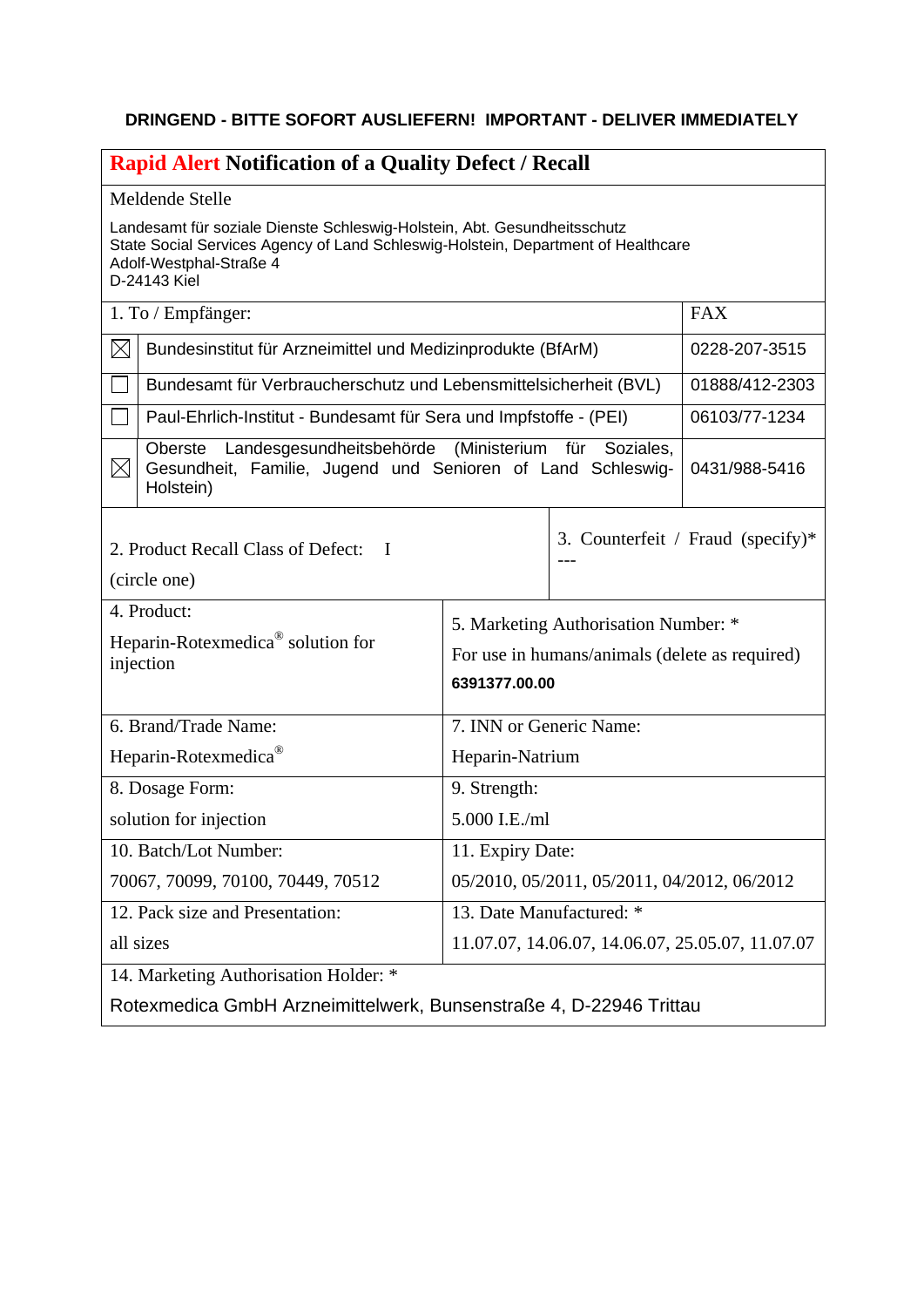| 15. Manufacturer†:                                                                                                                                                                                                                                                                                                                                               | 16. Recalling Firm (if different):                                                      |  |  |  |
|------------------------------------------------------------------------------------------------------------------------------------------------------------------------------------------------------------------------------------------------------------------------------------------------------------------------------------------------------------------|-----------------------------------------------------------------------------------------|--|--|--|
| Rotexmedica GmbH Arzneimittelwerk<br>Bunsenstraße 4<br>D-22946 Trittau                                                                                                                                                                                                                                                                                           | Rotexmedica GmbH Arzneimittelwerk<br>Bunsenstraße 4<br>D-22946 Trittau                  |  |  |  |
| Contact Person: Dr. Michael Nguyen                                                                                                                                                                                                                                                                                                                               | Contact Person: Dr. Michael Nguyen                                                      |  |  |  |
| Telephone: +49 (0)4154-862161                                                                                                                                                                                                                                                                                                                                    | Telephone: $+49(0)4154-862161$                                                          |  |  |  |
| 17. Recall Number Assigned (if available)                                                                                                                                                                                                                                                                                                                        |                                                                                         |  |  |  |
| 18. Details of Defect/Reason for Recall:                                                                                                                                                                                                                                                                                                                         |                                                                                         |  |  |  |
| In addition to our Rapid Alert Notification dated 05.03.2008 and our follow-up report dated<br>07.03.2008 we inform you that five further medicinal product batches (70067, 70099, 70100,<br>70449, 70512) of Rotexmedica GmbH have been identified to also contain the API batch<br>447012302M, manufactured by Changzhou Quianhong Bio Pharma Co. Ltd., China. |                                                                                         |  |  |  |
| The connection to the quality of API heparin-natrium is still unclear.                                                                                                                                                                                                                                                                                           |                                                                                         |  |  |  |
| For reasons of precaution these batches have also to be recalled.                                                                                                                                                                                                                                                                                                |                                                                                         |  |  |  |
|                                                                                                                                                                                                                                                                                                                                                                  | 19. Information on distribution including exports (type of customer, e.g. hospitals): * |  |  |  |
| 70067: Feparvi, Panpharma;<br>70099, 70100: Feparvi;<br>70449: Germany;<br>70512: Germany.                                                                                                                                                                                                                                                                       |                                                                                         |  |  |  |
| 20. Action taken by Issuing Authority:                                                                                                                                                                                                                                                                                                                           |                                                                                         |  |  |  |
| Order of recall                                                                                                                                                                                                                                                                                                                                                  |                                                                                         |  |  |  |
|                                                                                                                                                                                                                                                                                                                                                                  |                                                                                         |  |  |  |
| 21. Proposed Action:                                                                                                                                                                                                                                                                                                                                             |                                                                                         |  |  |  |
| The German authorities are requested to investigate the source of the API heparin at the<br>marketing authorization holders.                                                                                                                                                                                                                                     |                                                                                         |  |  |  |
| Hospital pharmacies should withdraw the respective batches from their hospitals.                                                                                                                                                                                                                                                                                 |                                                                                         |  |  |  |
| 22. From (Issuing Authority):                                                                                                                                                                                                                                                                                                                                    |                                                                                         |  |  |  |
| Landesamt für soziale Dienste Schleswig-Holstein,<br>Abt. Gesundheitsschutz                                                                                                                                                                                                                                                                                      | 23. Contact Person:                                                                     |  |  |  |
| State Social Services Agency of Land Schleswig-Holstein,                                                                                                                                                                                                                                                                                                         | <b>Silke Frick-Salzwedel</b>                                                            |  |  |  |
| Department of Healthcare<br>Adolf-Westphal-Straße 4                                                                                                                                                                                                                                                                                                              | Telephone:                                                                              |  |  |  |
| D-24143 Kiel                                                                                                                                                                                                                                                                                                                                                     | $+49(0)431988-5656$                                                                     |  |  |  |
| 25. Date:<br>24. Signed:                                                                                                                                                                                                                                                                                                                                         | 26. Time: * 18.10 h<br>10.03.2008                                                       |  |  |  |
| * Information not required when notified from outside EU                                                                                                                                                                                                                                                                                                         |                                                                                         |  |  |  |

Information not required, when notified from outside EU.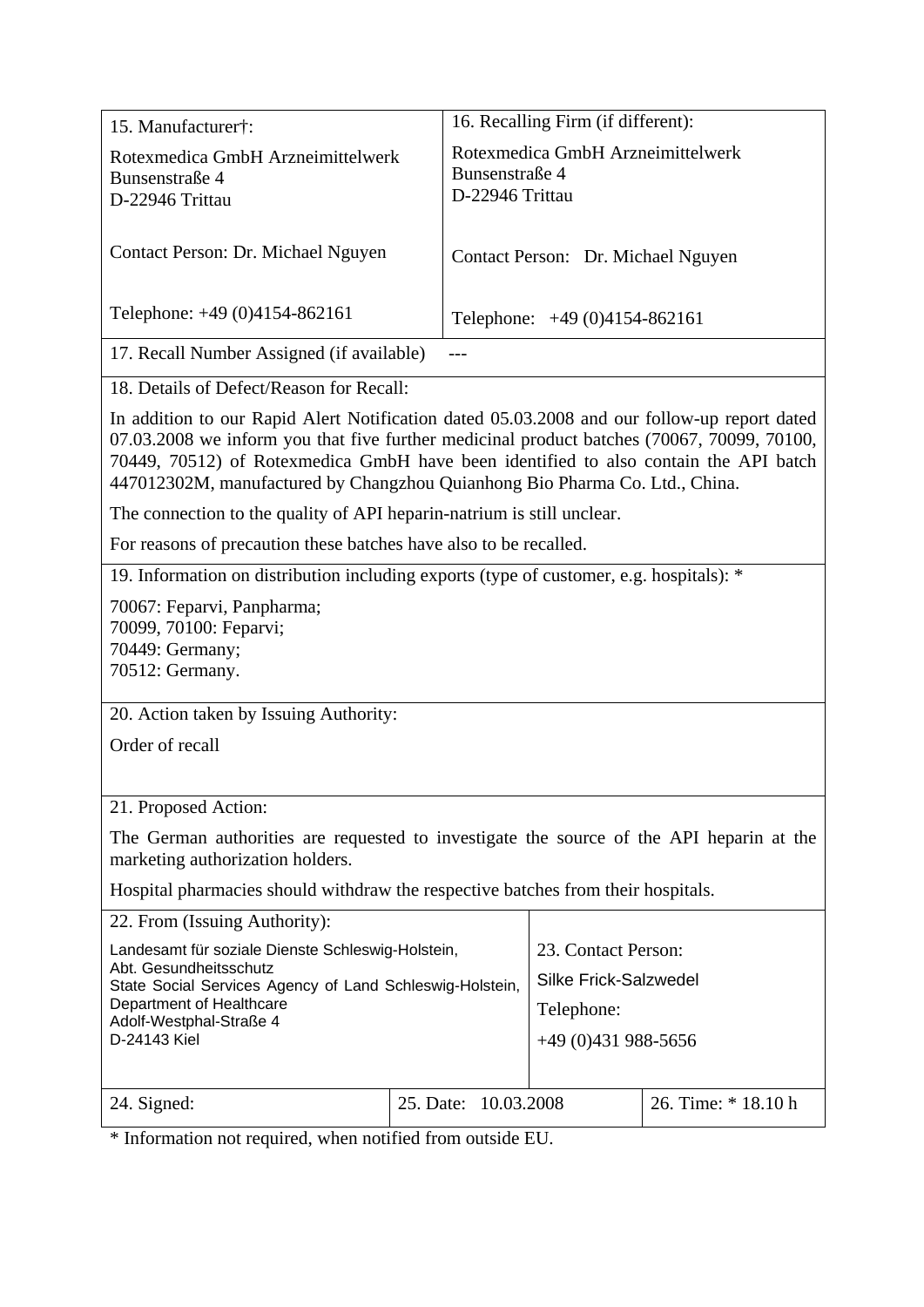† The holder of an authorisation referred to under Article 40 of Directive 2001/83/EC or Article 44 of Directive 2001/82/EC and the holder of the authorisation on behalf of whom the Qualified Person has released the batch in accordance with Article 51 of Directive 2001/83/EC or Article 55 of Directive 2001/82/EC if different.

*This is intended only for the use of the party to whom it is addressed and may contain information that is privileged, confidential, and protected from disclosure under applicable law. If you are not the addressee, or a person authorized to deliver the document to the addressee, you are hereby notified that any review, disclosure, dissemination, copying, or other action based on the content of this communication is not authorized. If you have received this document in error, please notify us by telephone immediately and return it to us at the above address by mail. Thank you*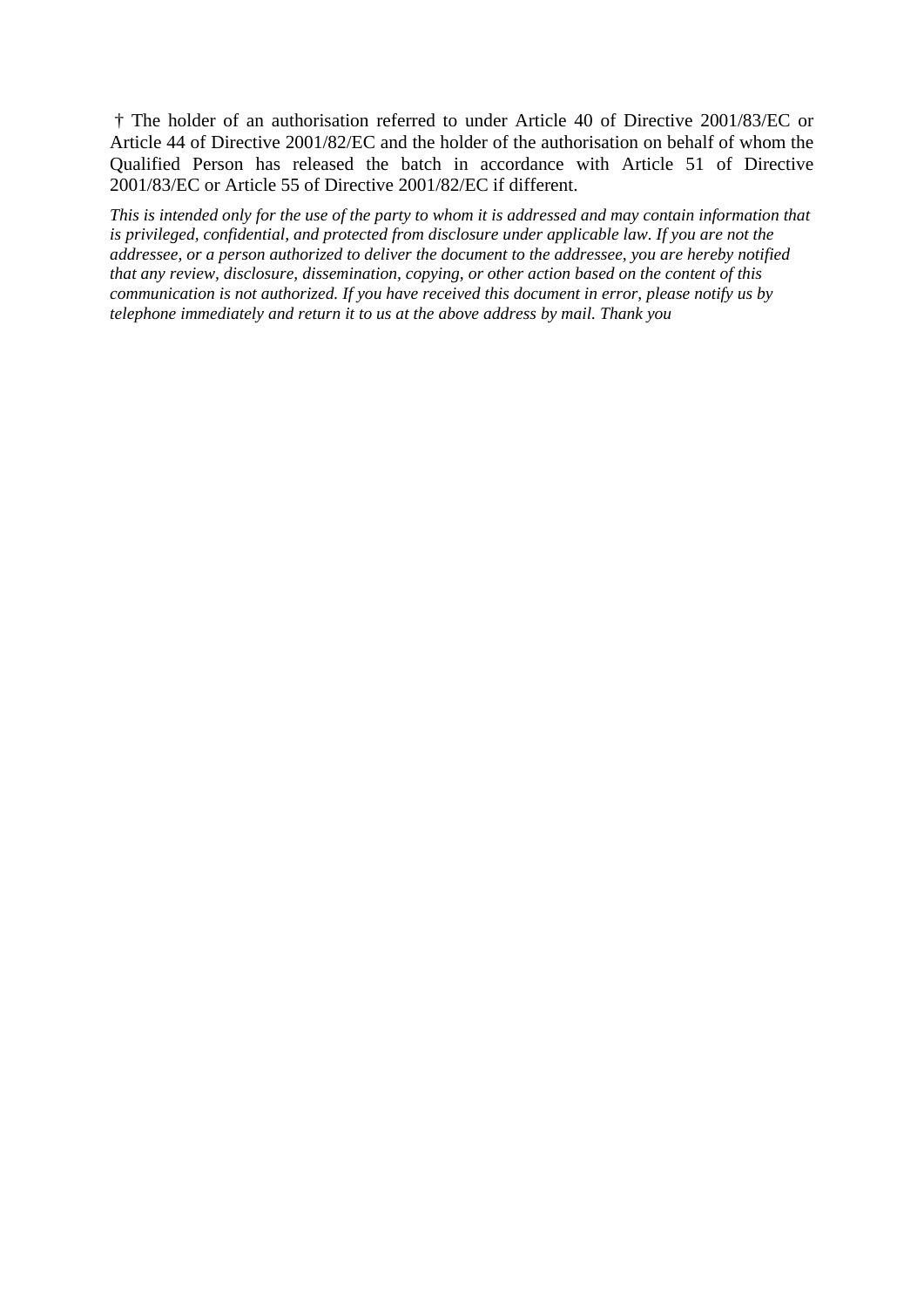## **DRINGEND - BITTE SOFORT AUSLIEFERN! IMPORTANT - DELIVER IMMEDIATELY**

| <b>Rapid Alert Notification of a Quality Defect / Recall</b>                                                                                                                                             |                                                                    |                                      |                                   |  |
|----------------------------------------------------------------------------------------------------------------------------------------------------------------------------------------------------------|--------------------------------------------------------------------|--------------------------------------|-----------------------------------|--|
| Meldende Stelle                                                                                                                                                                                          |                                                                    |                                      |                                   |  |
| Landesamt für soziale Dienste Schleswig-Holstein, Abt. Gesundheitsschutz<br>State Social Services Agency of Land Schleswig-Holstein, Department of Healthcare<br>Adolf-Westphal-Straße 4<br>D-24143 Kiel |                                                                    |                                      |                                   |  |
| 1. To / Empfänger:                                                                                                                                                                                       |                                                                    |                                      | <b>FAX</b>                        |  |
| $\boxtimes$<br>Bundesinstitut für Arzneimittel und Medizinprodukte (BfArM)                                                                                                                               |                                                                    |                                      | 0228-207-3515                     |  |
| Bundesamt für Verbraucherschutz und Lebensmittelsicherheit (BVL)                                                                                                                                         |                                                                    |                                      | 01888/412-2303                    |  |
| Paul-Ehrlich-Institut - Bundesamt für Sera und Impfstoffe - (PEI)                                                                                                                                        |                                                                    |                                      | 06103/77-1234                     |  |
| Landesgesundheitsbehörde (Ministerium für Soziales,<br>Oberste<br>$\boxtimes$<br>Gesundheit, Familie, Jugend und Senioren of Land Schleswig-<br>Holstein)                                                |                                                                    | 0431/988-5416                        |                                   |  |
| 2. Product Recall Class of Defect:<br>$\mathbf I$<br>(circle one)                                                                                                                                        |                                                                    |                                      | 3. Counterfeit / Fraud (specify)* |  |
| 4. Product:                                                                                                                                                                                              |                                                                    | 5. Marketing Authorisation Number: * |                                   |  |
| Heparin-Rotexmedica <sup>®</sup> solution for                                                                                                                                                            | For use in humans/animals (delete as required)                     |                                      |                                   |  |
| injection                                                                                                                                                                                                |                                                                    |                                      |                                   |  |
| 6. Brand/Trade Name:                                                                                                                                                                                     | 7. INN or Generic Name:                                            |                                      |                                   |  |
| Heparin-Rotexmedica®                                                                                                                                                                                     | Heparin-Natrium                                                    |                                      |                                   |  |
| 8. Dosage Form:                                                                                                                                                                                          | 9. Strength:                                                       |                                      |                                   |  |
| solution for injection                                                                                                                                                                                   | 5.000 I.E./ml                                                      |                                      |                                   |  |
| 10. Batch/Lot Number:                                                                                                                                                                                    | 11. Expiry Date:                                                   |                                      |                                   |  |
| 70701                                                                                                                                                                                                    | 11/2011                                                            |                                      |                                   |  |
| 80140                                                                                                                                                                                                    | 01/2011 (Pakistan), 01/2013 (Vietnam)                              |                                      |                                   |  |
| 12. Pack size and Presentation:                                                                                                                                                                          | 13. Date Manufactured: *                                           |                                      |                                   |  |
| all sizes                                                                                                                                                                                                | 19.12.2007, 19.02.2008                                             |                                      |                                   |  |
| 14. Marketing Authorisation Holder: *                                                                                                                                                                    |                                                                    |                                      |                                   |  |
|                                                                                                                                                                                                          | Rotexmedica GmbH Arzneimittelwerk, Bunsenstraße 4, D-22946 Trittau |                                      |                                   |  |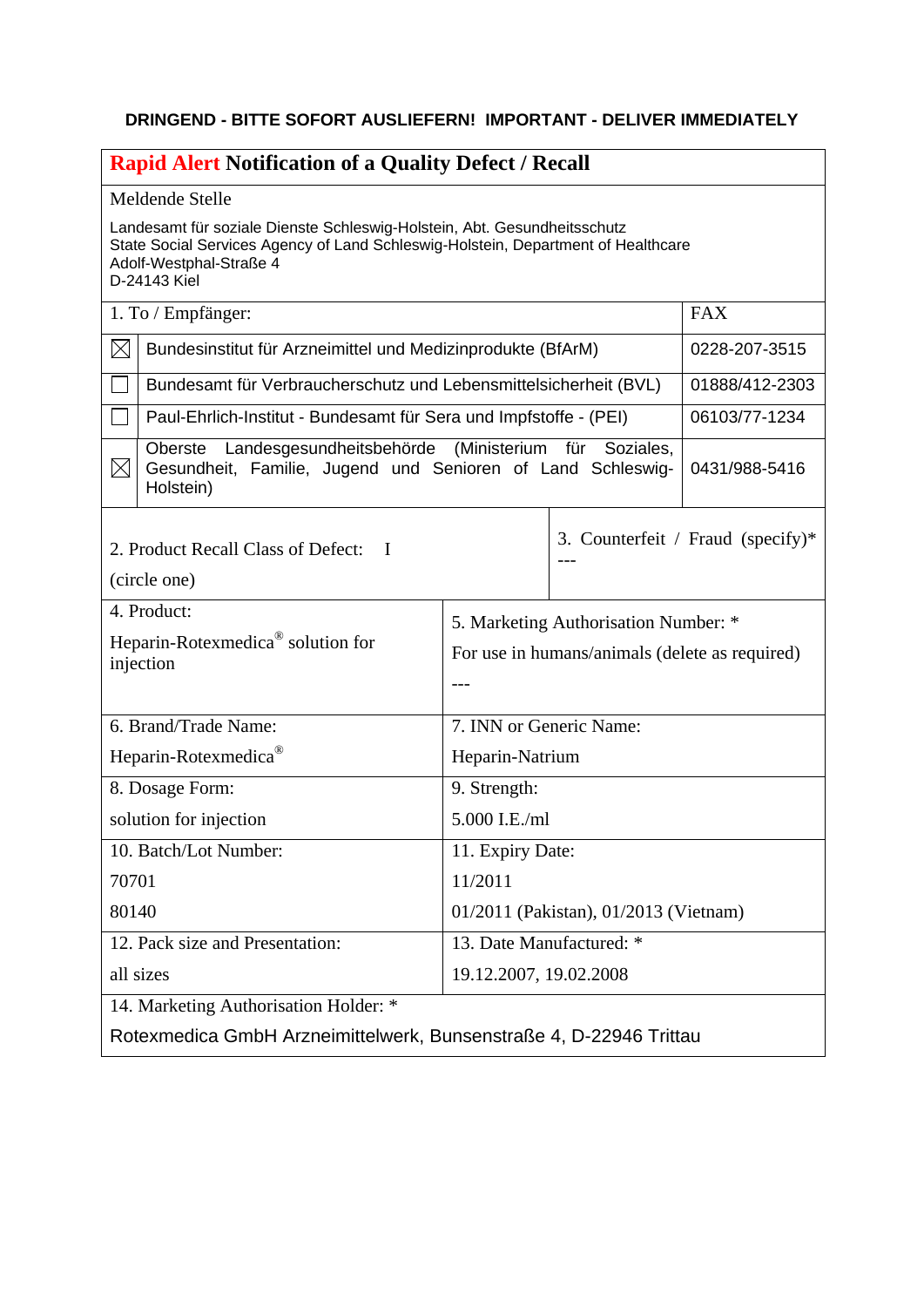| 15. Manufacturer†:                                                     | 16. Recalling Firm (if different):                                     |  |
|------------------------------------------------------------------------|------------------------------------------------------------------------|--|
| Rotexmedica GmbH Arzneimittelwerk<br>Bunsenstraße 4<br>D-22946 Trittau | Rotexmedica GmbH Arzneimittelwerk<br>Bunsenstraße 4<br>D-22946 Trittau |  |
| Contact Person: Dr. Michael Nguyen                                     | Contact Person: Dr. Michael Nguyen                                     |  |
| Telephone: +49 (0)4154-862161                                          | Telephone: $+49(0)4154-862161$                                         |  |
| 17. Recall Number Assigned (if available)                              |                                                                        |  |

18. Details of Defect/Reason for Recall:

In addition to our Rapid Alert Notifications dated 05.03.2008 and 10.03.2008 we inform you that two further medicinal product batches (**70701, 80140**) of Rotexmedica GmbH contain *another* API batch of Yantai Dongcheng Biochemicals Co., Ltd., China, which is named **DHS070705**. Rotexmedica GmbH, who additionally to State Social Services Agency Schleswig-Holstein has performed laboratory tests, has noticed that this API batch DHS 070705 has shown the same 1H-NMR-result as API batch DHS 070603. DHS 070603 was used for manufacturing the concerned medicinal product batches 70699 and 70587 as we have informed you already in our first Rapid Alert Notification dated 05.03.2008. The 1H-NMRresult of both API batches is strongly different from the currently published FDA-standard.

A causal link between the adverse events respectively the notified clotting problems during dialysis and the stated deviation in 1H-NMR has not been established at the moment.

For reasons of precaution Rotexmedica GmbH has decided to recall the above mentioned medicinal product batches.

19. Information on distribution including exports (type of customer, e.g. hospitals): \*

## **Only export !**

Rotexmedica GmbH has already contacted the following firms:

70701: Laboratorios Feparvi Ltda., Calle 70 No. 4-50, Santafe de Bogota, Columbia 80140: Haji Medicine Co., B/327, Iqbal Road, Rawalpindi, Pakistan (Imports, Distributions) 80140: CPC NO.1, KM 6 GIAI PHONG STREET, DONG DA-HANOI, Vietnam (Central Pharmaceutical Company)

20. Action taken by Issuing Authority:

Investigations, e.g. laboratory testing, to find the reason for the adverse events.

## 21. Proposed Action:

The German Authorities should inspect whether there are other companies in Germany which have received the also suspected **API batch DHS070705** from Yantai Dongcheng Biochemicals Co., Ltd., China.